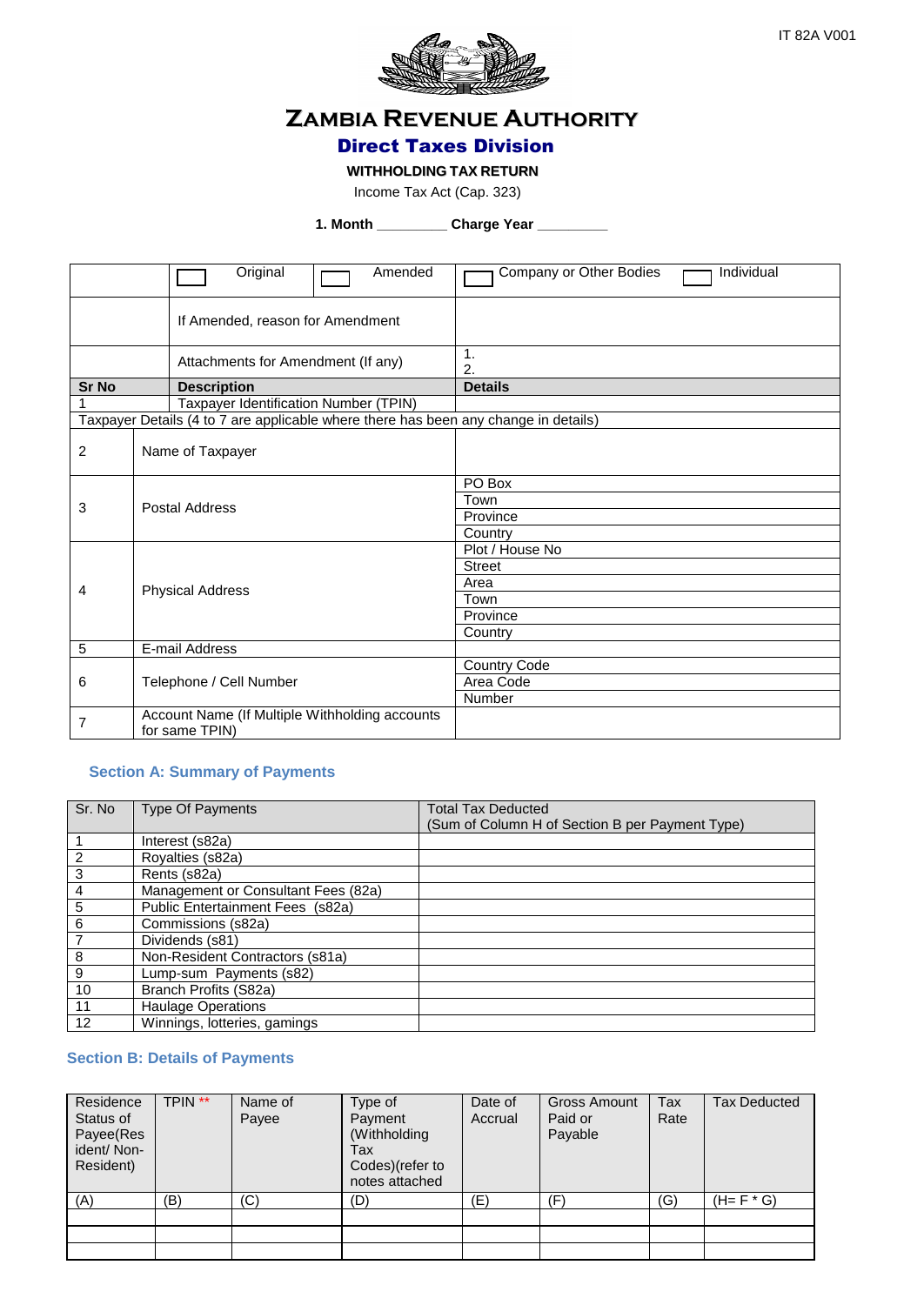\*\* TPIN is mandatory for Residents only.

| <b>DECLARATION</b>                                                      |  |             |  |
|-------------------------------------------------------------------------|--|-------------|--|
| I Certify that the above details in this Return are true<br>and correct |  |             |  |
| <b>Full Name</b>                                                        |  |             |  |
| <b>Signature</b>                                                        |  | <b>Date</b> |  |

### **For Office Use Only**

| Officer's Name      |  | <b>Receiving Office Date Stamp</b> |  |
|---------------------|--|------------------------------------|--|
| Officer's Signature |  |                                    |  |
| Date Received       |  |                                    |  |

| <b>Withholding Tax Code</b>                                            | Tax  |
|------------------------------------------------------------------------|------|
|                                                                        | Rate |
|                                                                        |      |
| <b>Company/Individual Resident</b>                                     |      |
| Approved Pension Lump sum Payment                                      | 10%  |
| Dividends Manufacturing Enterprise (Rural Area, MFEZ, Industrial Park) | 0%   |
| <b>Rental Income Statutory Bodies</b>                                  | 10%  |
| Withholding Commissions - Resident                                     | 15%  |
| Withholding Dividends - Company Approved under ZDA [after 5 years]     | 15%  |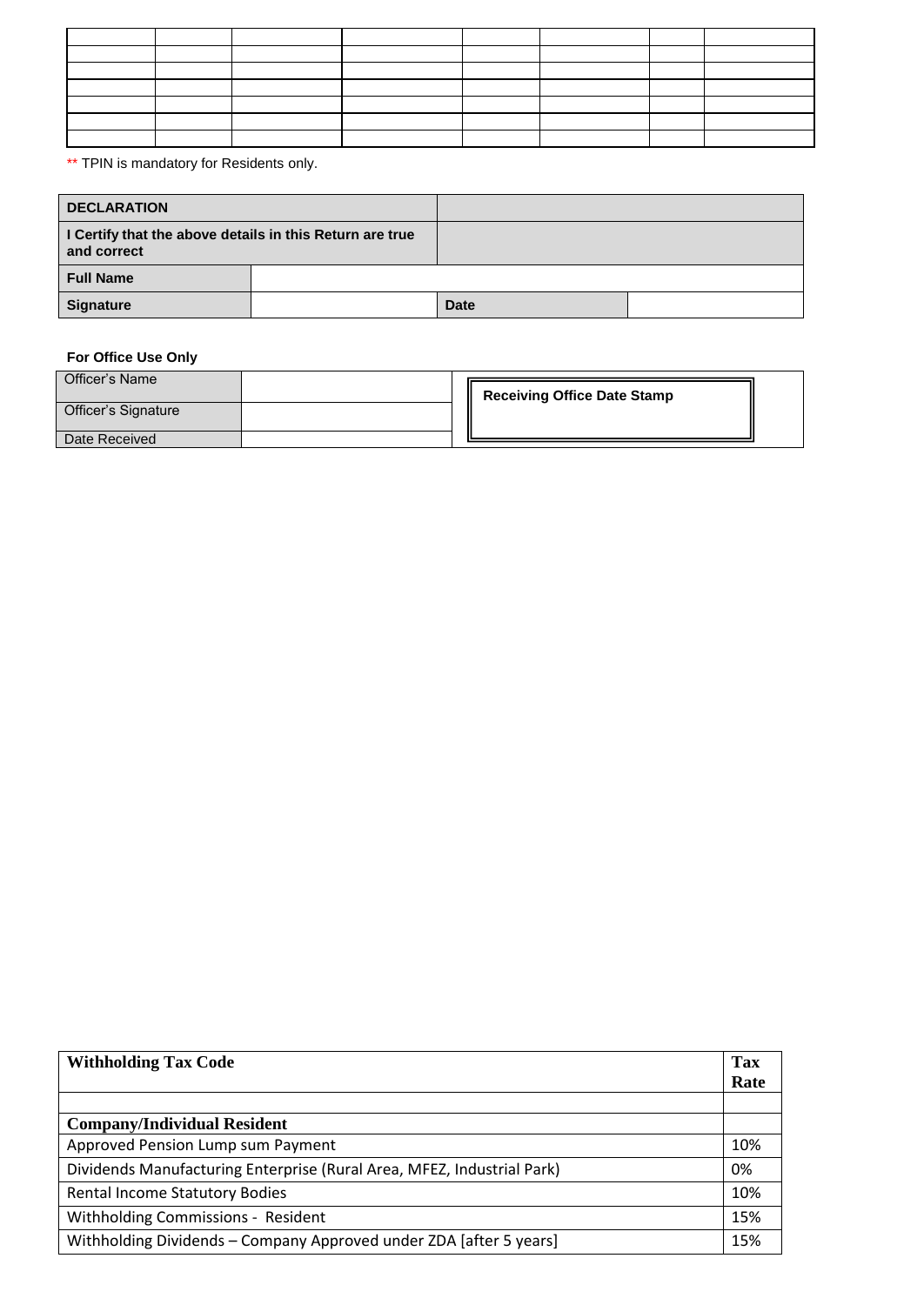| <b>Withholding Tax Code</b>                                                               | <b>Tax</b> |
|-------------------------------------------------------------------------------------------|------------|
|                                                                                           | Rate       |
| <b>Company/Individual Resident</b>                                                        |            |
| Withholding Dividends - Company Approved under ZDA [0 to 5 years]                         | 0%         |
| Withholding Dividends - Company in assembly of motor vehicles, bicycles & motor cycles [0 | 0%         |
| to 5 years]                                                                               |            |
| Withholding Dividends - Company in assembly of motor vehicles, bicycles & motor cycles    | 15%        |
| [after 5 years]                                                                           |            |
| Withholding Dividends - Farming Income [0 to 5 years]                                     | 0%         |
| Withholding Dividends - Farming Income [after 5 years]                                    | 15%        |
| Withholding Dividends - Paid to individual by a company listed on LUSE                    | 0%         |
| Withholding Dividends - MFEZ/Industrial Park                                              | 0%         |
| Withholding Dividends - Mining Operations                                                 | 0%         |
| Withholding Dividends - Payable/Paid to GRZ                                               | 0%         |
| Withholding Interest - Resident (Zambia)                                                  | 15%        |
| Withholding Interest on Bank Savings and Deposit Account                                  | 0%         |
| Withholding Interest - Treasury/GRZ Bonds                                                 | 15%        |
| Withholding Management or Consultant Fees - Resident                                      | 15%        |
| Withholding Rental Income                                                                 | 10%        |
| Withholding Royalties - Resident                                                          | 15%        |
| Winnings, lotteries, gamings                                                              | 20%        |
|                                                                                           |            |
| <b>Company/Individual Non-Resident</b>                                                    |            |
| Approved Pension Lump sum Payment                                                         | 10%        |
| Dividends Manufacturing Enterprise (Rural Area, MFEZ, Industrial Park)                    | 0%         |
| <b>Tax Treaty Rates (Dividends)</b>                                                       | 0%         |
| Tax Treaty Rates (Dividends)                                                              | 5%         |
| Tax Treaty Rates (Dividends)                                                              | 7.5%       |
| <b>Tax Treaty Rates (Dividends)</b>                                                       | 10%        |
| Tax Treaty Rates (Haulage Operations)                                                     | 0%         |
| Tax Treaty Rates (Haulage Operations)                                                     | 5%         |
| <b>Tax Treaty Rates (Haulage Operations)</b>                                              | 10%        |
| Tax Treaty Rates (Interest)                                                               | 0%         |
| Tax Treaty Rates (Interest)                                                               | 5%         |
| <b>Tax Treaty Rates (Interest)</b>                                                        | 10%        |
| Tax Treaty Rates (Management or Consultant Fees)                                          | 0%         |
| Tax Treaty Rates (Management or Consultant Fees)                                          | 5%         |
| Tax Treaty Rates (Management or Consultant Fees)                                          | 10%        |
| Tax Treaty Rates (Royalties)                                                              | 0%         |
| Tax Treaty Rates (Royalties)                                                              | 5%         |
| Tax Treaty Rates (Royalties)                                                              | 10%        |
| <b>Withholding Branch Profits</b>                                                         | 20%        |
| Withholding Commissions - Non Resident                                                    | 20%        |
| <b>Withholding Dividends</b>                                                              | 20%        |
| Withholding Dividends - Company Approved under ZDA [after 5 years]                        | 15%        |
| Withholding Dividends - Company Approved under ZDA [0 to 5 years]                         | 0%         |
| Withholding Dividends - Company in assembly of motor vehicles, bicycles & motor cycles [0 | 0%         |
| to 5 years]                                                                               |            |
| Withholding Dividends - Company in assembly of motor vehicles, bisycles & motor sycles    | 1E0/       |

| Withholding Dividends – Company in assembly of motor vehicles, bicycles & motor cycles | 15% |
|----------------------------------------------------------------------------------------|-----|
| [after 5 years]                                                                        |     |
| Withholding Dividends – Farming Income [0 to 5 years]                                  | 0%  |